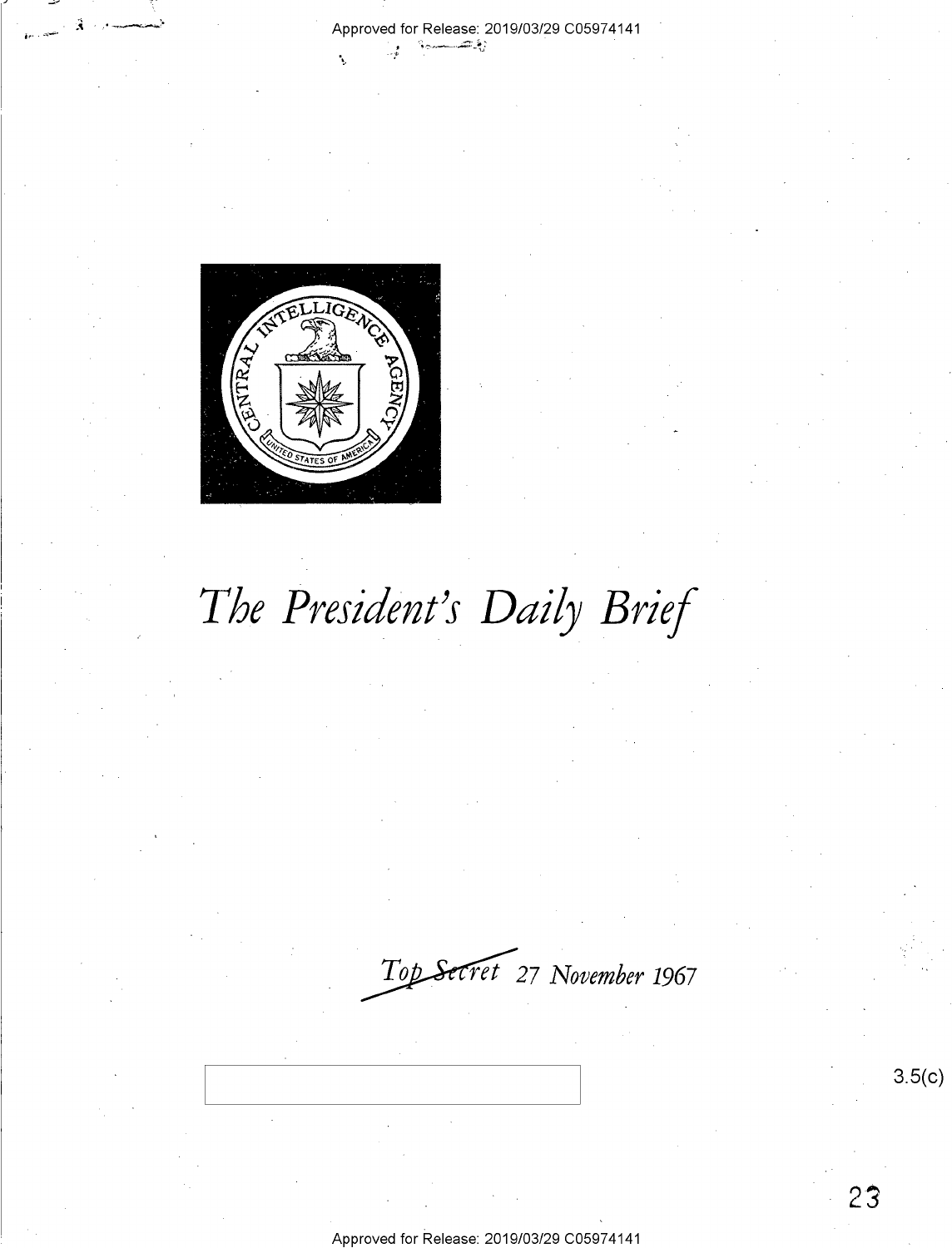### DAILY BRIEF 27 NOVEMBER 1967

TOP SECRET

1. Cyprus

'The spotlight is back on Ankara's side of the stage as the Turks consider the latest counterproposals from Athens. We have not yet heard how Mr. Vance fared at his breakfast meeting with the Turkish foreign minister.

The Greeks are suggesting complete demilitarization of the island, and the Turks, who distrust Makarios, want to keep their 650-man detachment there. This issue is likely to cause a snag. Makarios, too, may prove somewhat difficult once he feels free from the threat of an immediate invasion.

Tensions are still high in Turkey, but there was some moderation noted in press material over the weekend.

### 2. Japan

Sato's new cabinet is potentially the strongest combination since he<br>took office in 1964. The eleven new took office in 1964. men named over the weekend represent different factions of the Liberal Democratic Party and tend to balance the seven ministers Sato kept on.

This solid front combination should be particularly useful in staving off opponents of US-Japanese security ties-~ the treaty is up for reconsideration in 1970--and for getting the party through upper-house elections next year.

 $3.5(c)$ I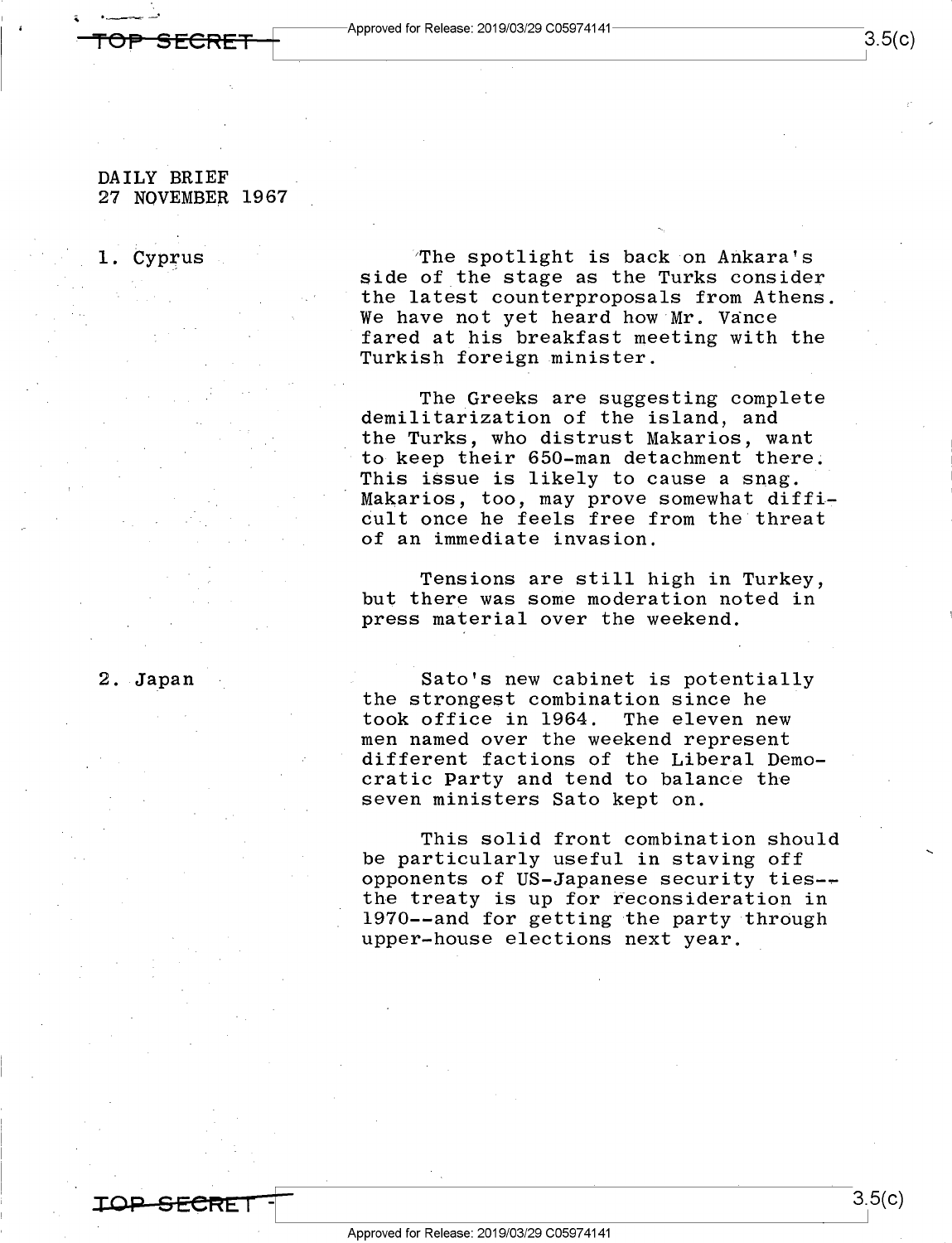### 3. South Vietnam

3.3(h)(2)

4. Organization of American States

### 5. Cambodia

### 6. International Communism

Brigadier General Nguyen Ngoc Loan, Director General of National Police, has submitted his resignation. He gave fatigue as the reason.

The OAS will try again to pick a secretary general today. Earlier balloting produced no one candidate--there now are three--with enough votes to carry the election. Galo·Plaza, the suave Brooklyn-born Ecuadorean supported by the US, is within a few votes of the necessary twelve.

Sihanouk has told all foreign journalists to get out of Cambodia and he will let no more in after 1 December. The Prince's pique stems from the articles written by two American correspondents about Viet Cong bases in Cambodia.

A conclave of Communist parties has been called for next February in Budapest. The ostensible purpose is to lay the groundwork for a subsequent. international party conference.

Invitations to Budapest have gone. out to a11·parties, but several important ones are likely to send regrets. They will see the Budapest meeting as another Soviet try at re-establishing Moscow's leadership over the world Communist movement.

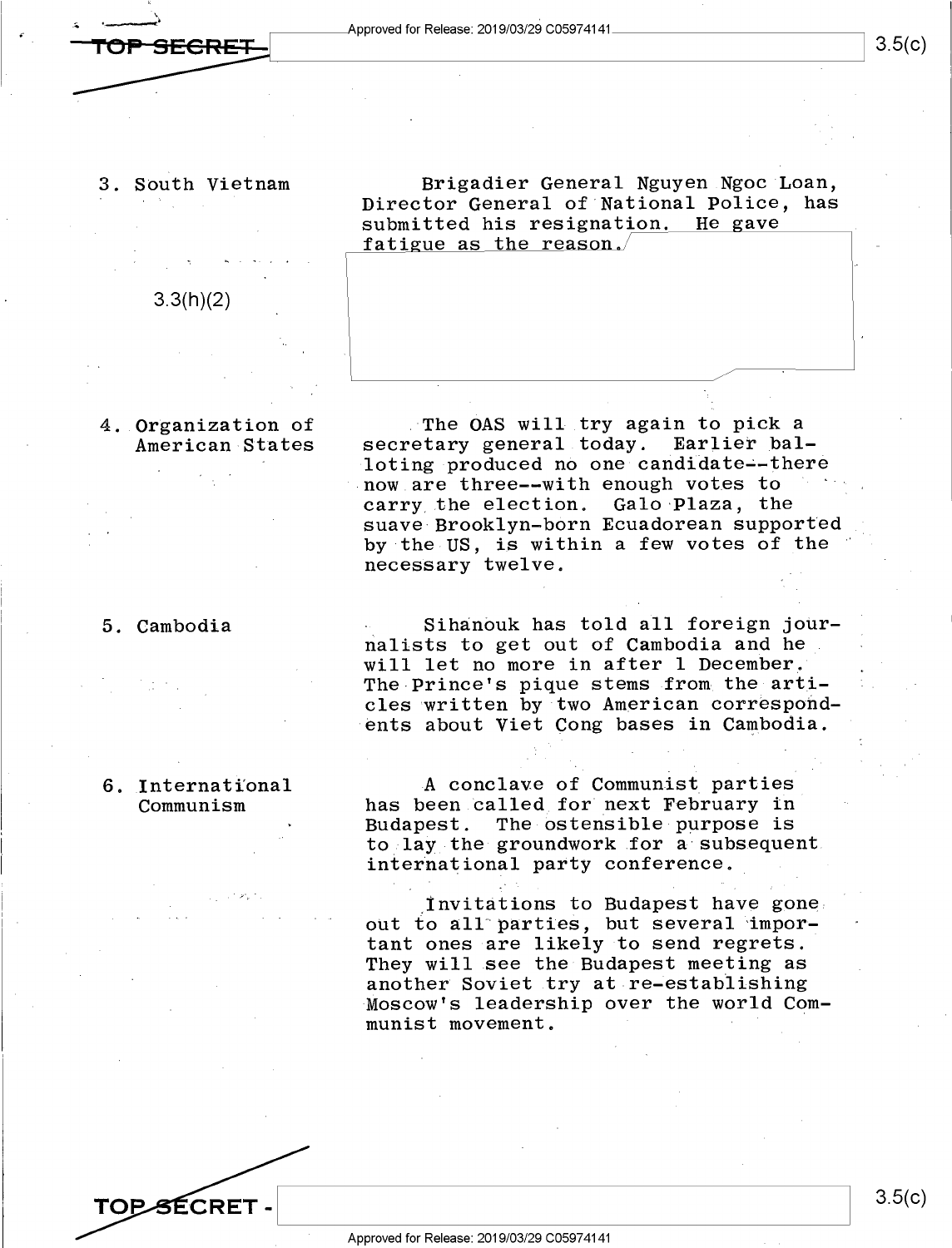$\sim 10$ 



68762 11-67 CIA

 $\mathcal{L}^{\mathcal{L}}(\mathcal{L}^{\mathcal{L}})$  and  $\mathcal{L}^{\mathcal{L}}(\mathcal{L}^{\mathcal{L}})$  and  $\mathcal{L}^{\mathcal{L}}(\mathcal{L}^{\mathcal{L}})$ 

 $\label{eq:2.1} \mathcal{L}_{\mathcal{A}}(\mathcal{A})=\mathcal{L}_{\mathcal{A}}(\mathcal{A})=\mathcal{L}_{\mathcal{A}}(\mathcal{A})=\mathcal{L}_{\mathcal{A}}(\mathcal{A})\mathcal{A}$ 

 $\mathcal{A}^{\mathcal{A}}$  and  $\mathcal{A}^{\mathcal{A}}$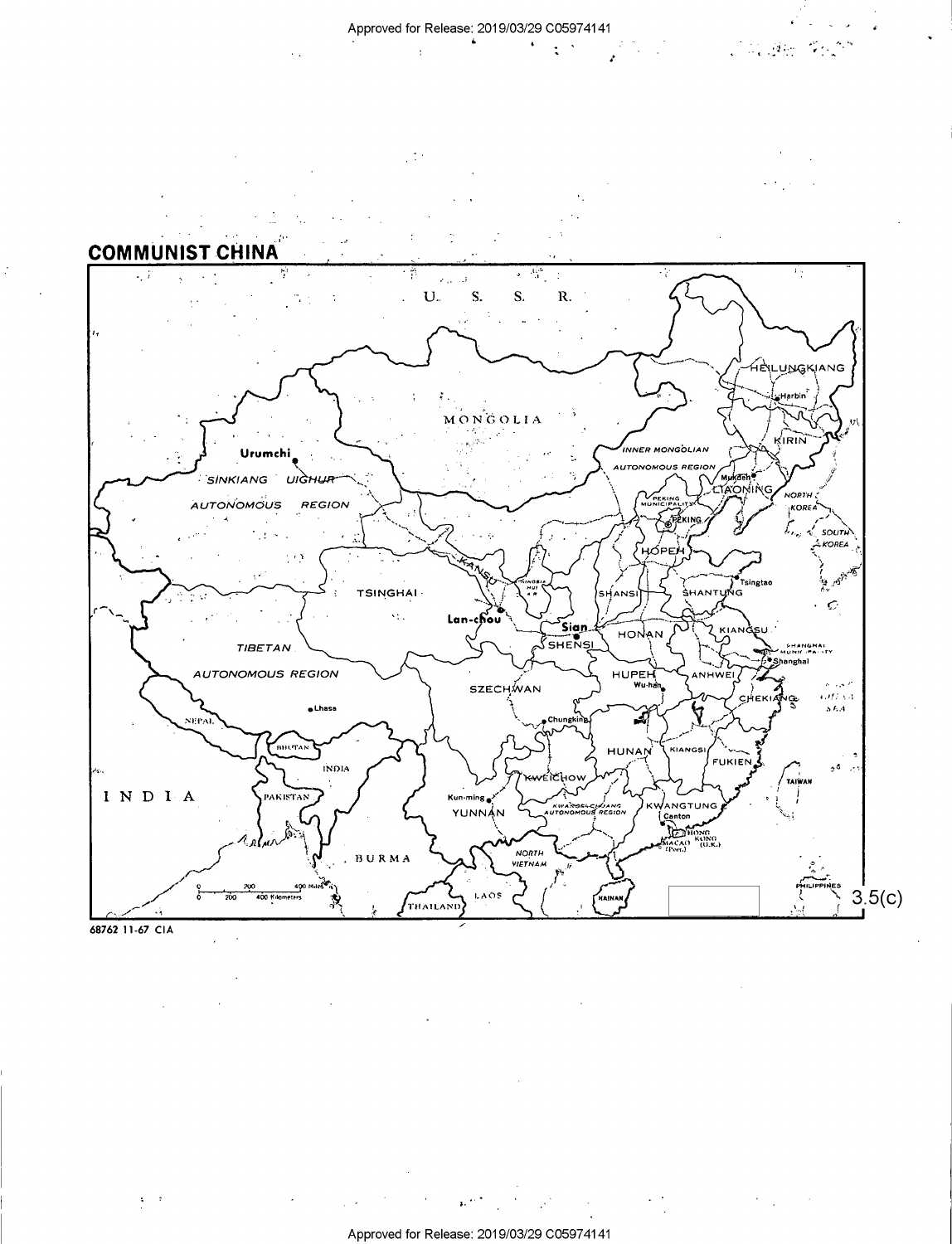TOP SECRET

7. Jordan

3.3(h)(2)

3.3(h)(2)

8. Communist China Militant Red Guards are still making trouble in some areas, although the over-all level of disorder in China is relatively low.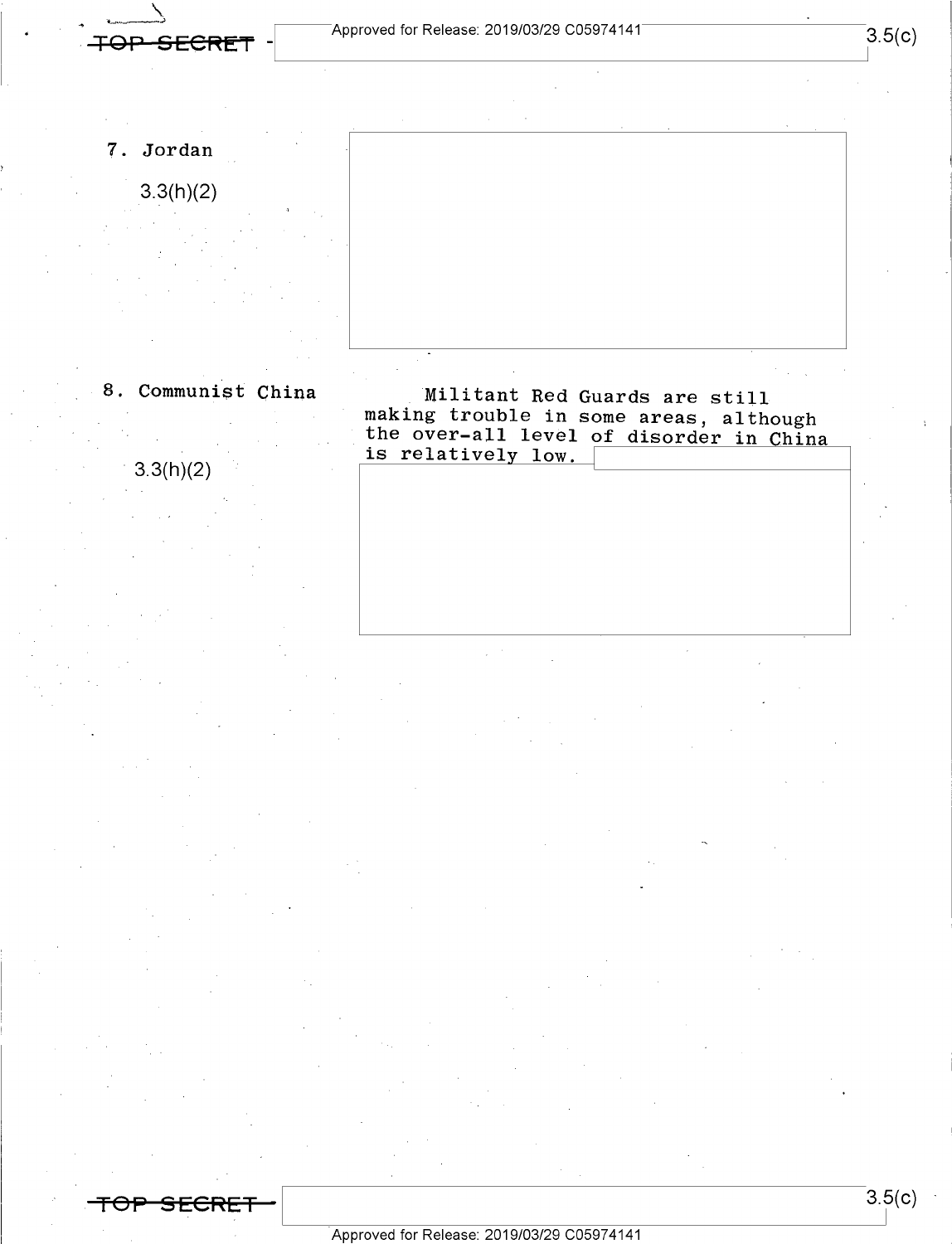$\frac{1}{2}$ 

Top Secret

Approved for Release: 2019/03/29 C05974141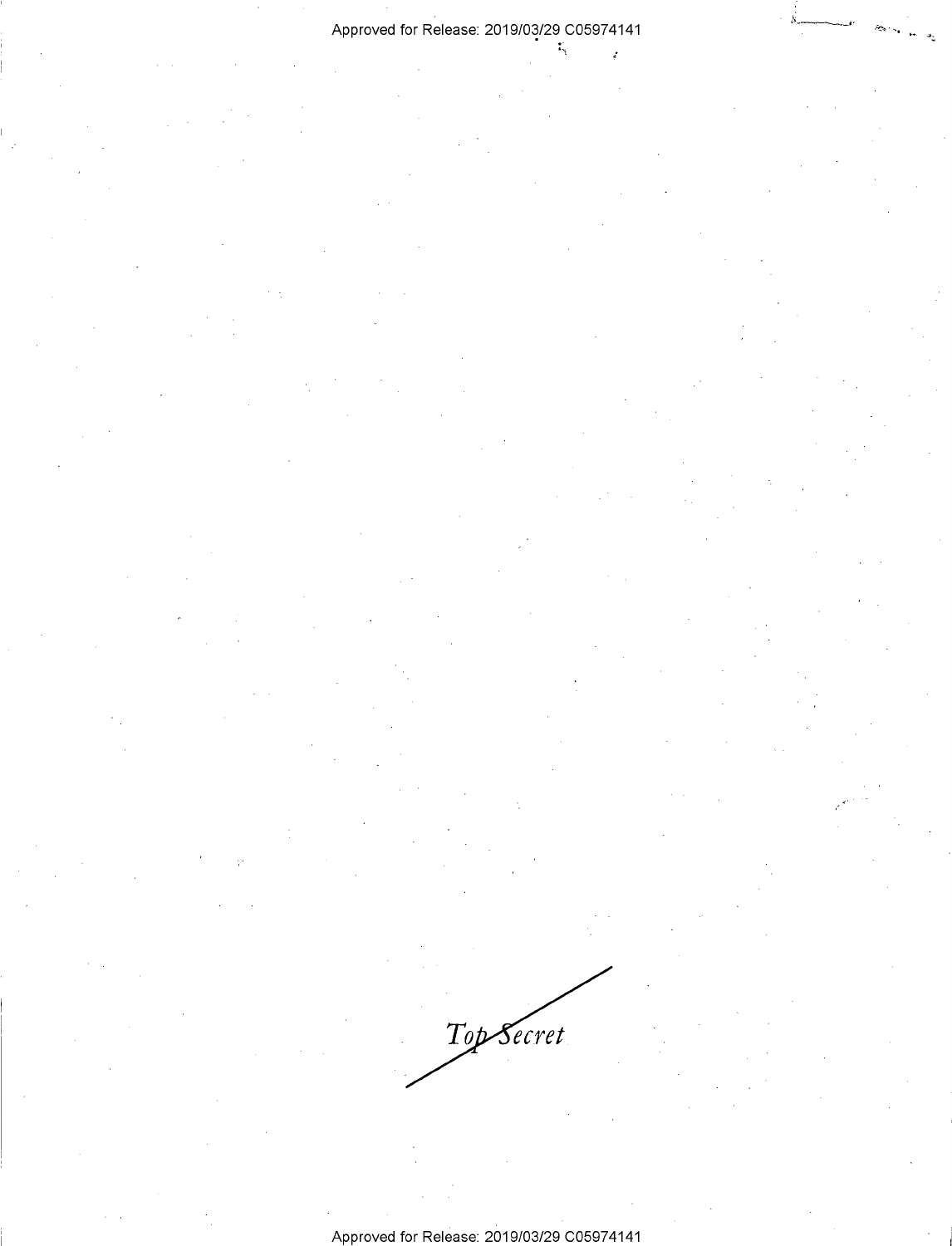



### FOR THE PRESIDENT'S EYES ONLY

## Special Daily Report on North Vietnam

 $3.5(c)$ Top Se LЬ 27 November 1967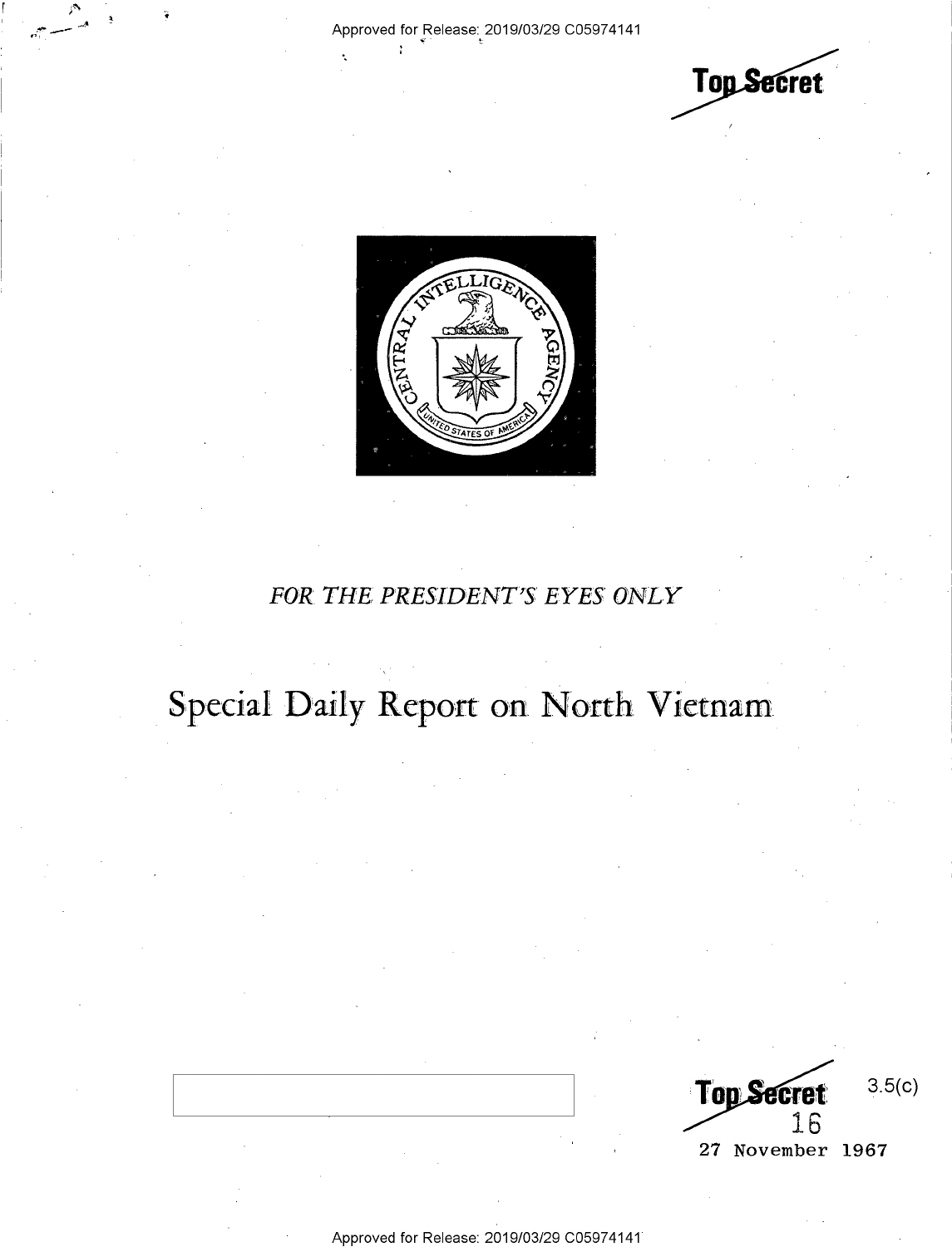

3.5(c)

Special Daily Report on North Vietnam for the President's Eyes Only

27 November 1967

### I. NOTES ON THE SITUATION

More on the Hanoi Bridges: More on the Hanoi Bridges:<br>
Paul Doumer and the Canal des Rapides bridges are now back in full operation.  $\vert$  there has been a sizable increase in the number of antiaircraft emplacements at both ends of the Paul Doumer Bridge. heavy" last Friday night on the road from the Canal des Rapides toward Hanoi. \* \* \* 3.3(h)(2) 3.3(h)(2) 3.3(h)(2) 3.3(h)(2)



3.5(c)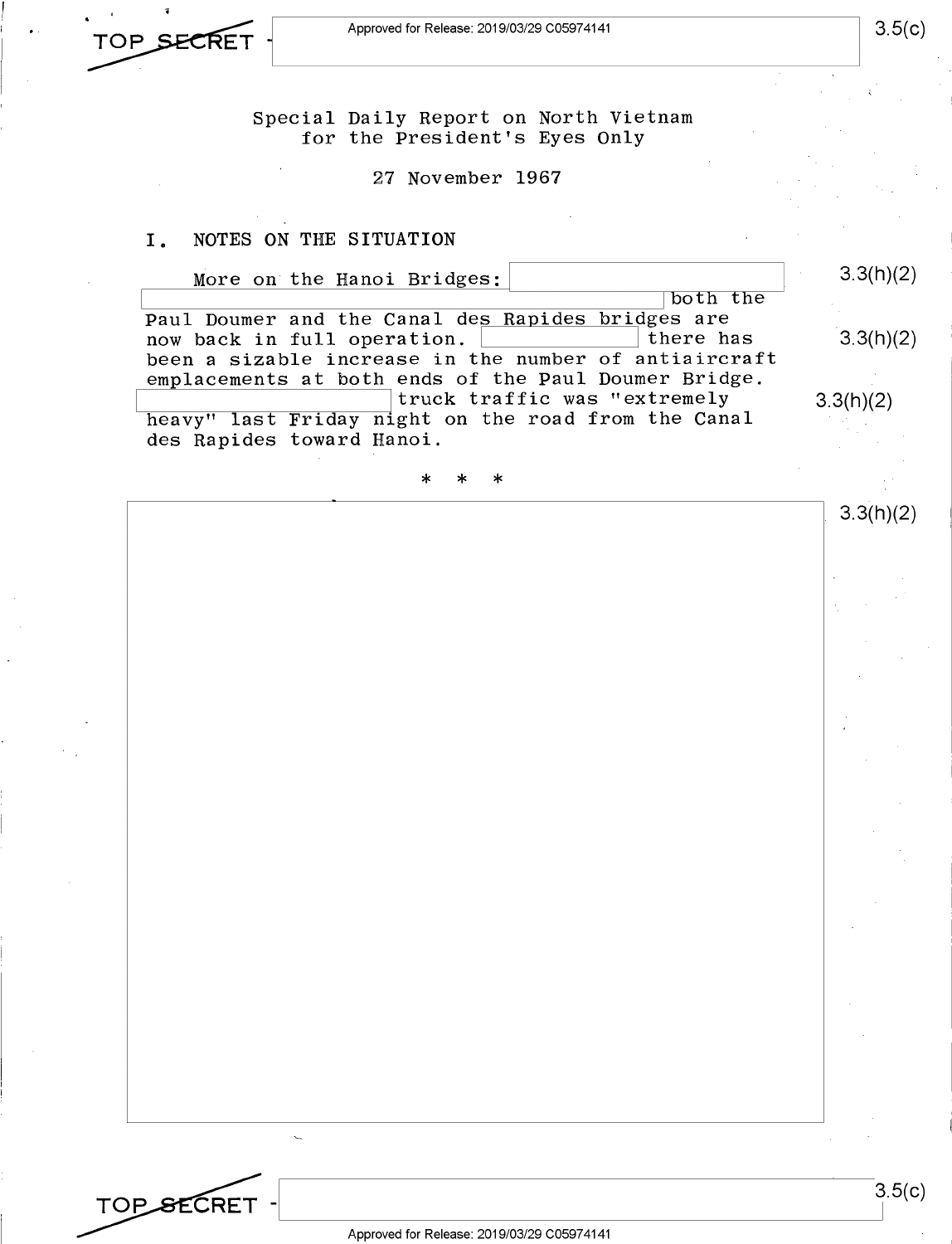

**3.5(c)**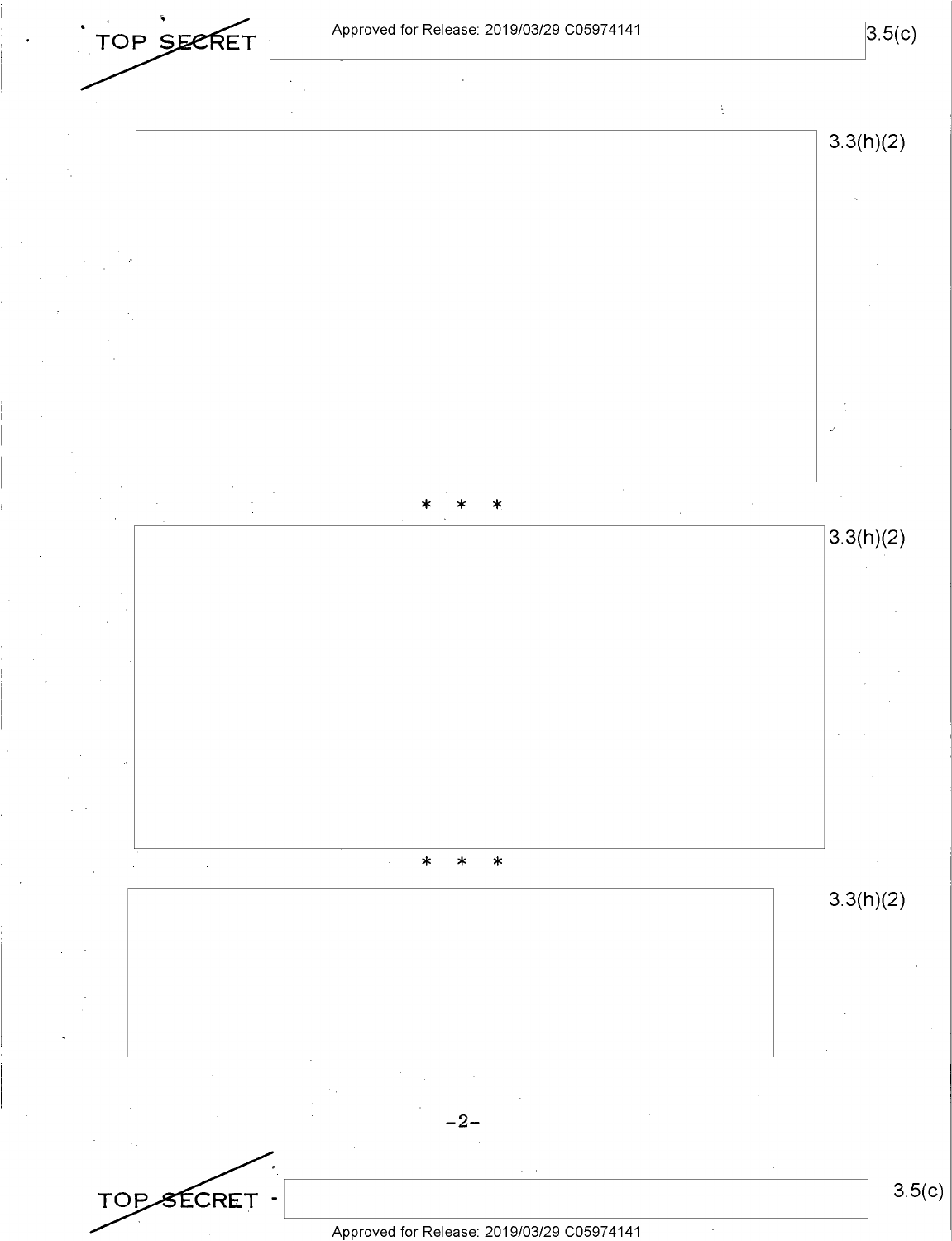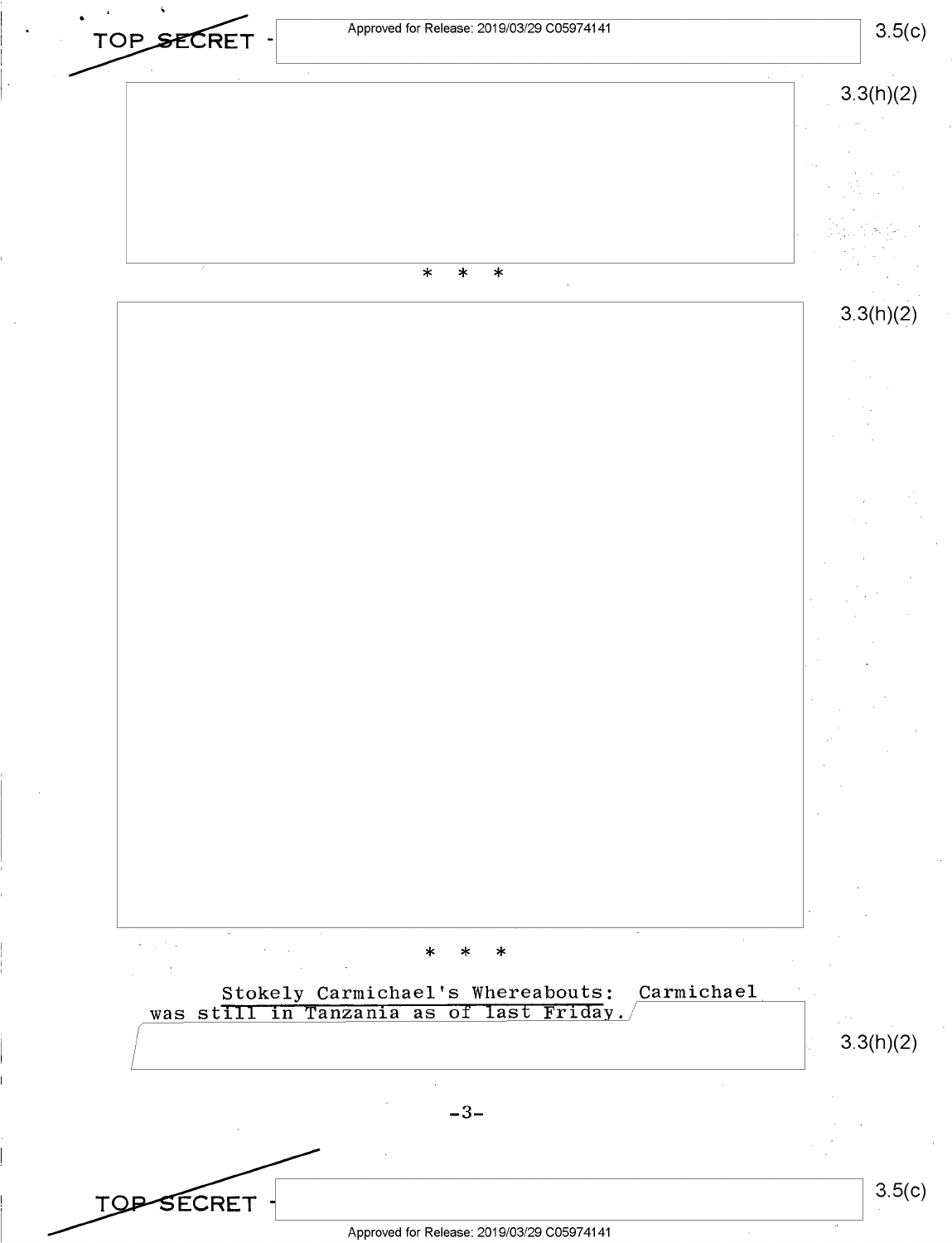**OBSECRET** 

There are more signs that Stokely is wearing out his welcome in Dar es Salaam. Last week classroom blackboards at the local university were seen with the message, "Emotional Stokely, Childish Carmichael, go home."

 $3.3(h)(2)$ 

Ambassador to Hanoi Soon: The ~--- m assy 1n Pe 1ng 1n orme 1 s oreign ministry on Thursday that "the ambassador plans to fly to ·Hanoi next month" and requested that his credentials be "expedited." Apparently the follow up quickly the recent agreement with Hanoi raising the respective missions to embassies.

\* \* \*

II. NORTH VIETNAMESE REFLECTIONS OF US POLITICAL ATTITUDES ON THE WAR

Hanoi Continues on US "False Optimism": Hanoi radio's English language broadcast on Saturday summarized an authoritative editorial of that day in the The main pitch was an effort to refute the "chorus of optimism, sung with gusto but undeniably tinted with pessimism" which has been coming out of Washington in recent weeks. quotes the New York Times of 19 November to buttress its argument that the recent statements by US leaders are based on "tall stories" and are designed simply to refute the "spreading wave of national pessimism" in the US. Hanoi also suggested that a desire to strengthen the administration for next year's elections is behind the new "optimism."

The editorial went on to claim that this optimism cannot fool anyone--and it certainly cannot change the facts. It is, Hanoi declared, simply "a product of utilitarianism" and will "boomerang."

3.3(h)(2)

3.3(h)(2)

3.3(h)(2)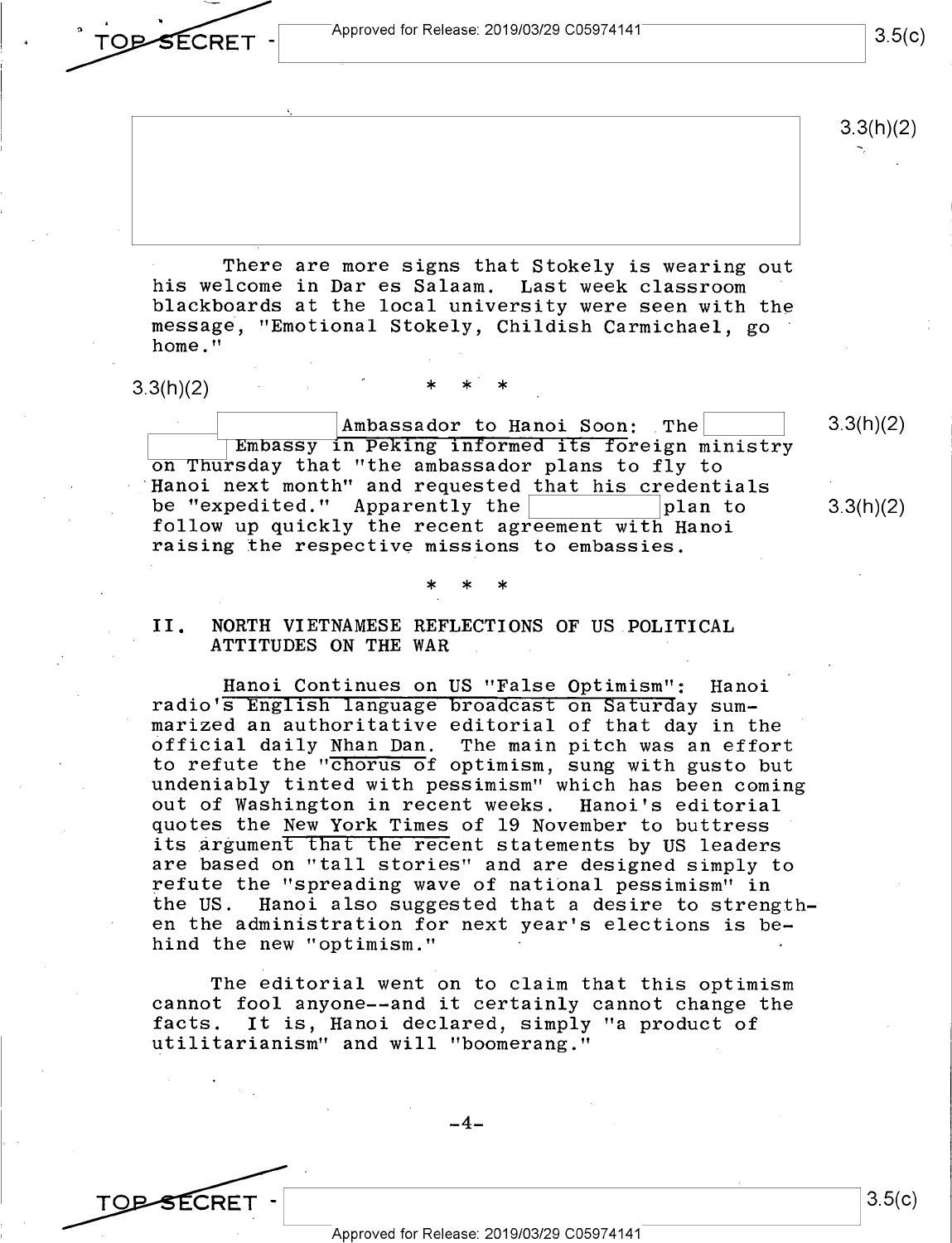TOP SECRET

TOP SECRET

More Hanoi Comment on US Antiwar Campaign: In, an official statement in Hanoi's army newspaper on Friday, the North Vietnamese claimed they expect no change in US war policy after next year's elections. The article went on to say, however, that "we highly value the struggle of the American people." The antiwar effort is an expression of the American people's struggle "for their own vital interests" as well as assistance to the "Vietnamese in their just fight." The decisive factor in the war, however, will be the struggle of "our own people," the article concluded.

-5-

3.5(c)